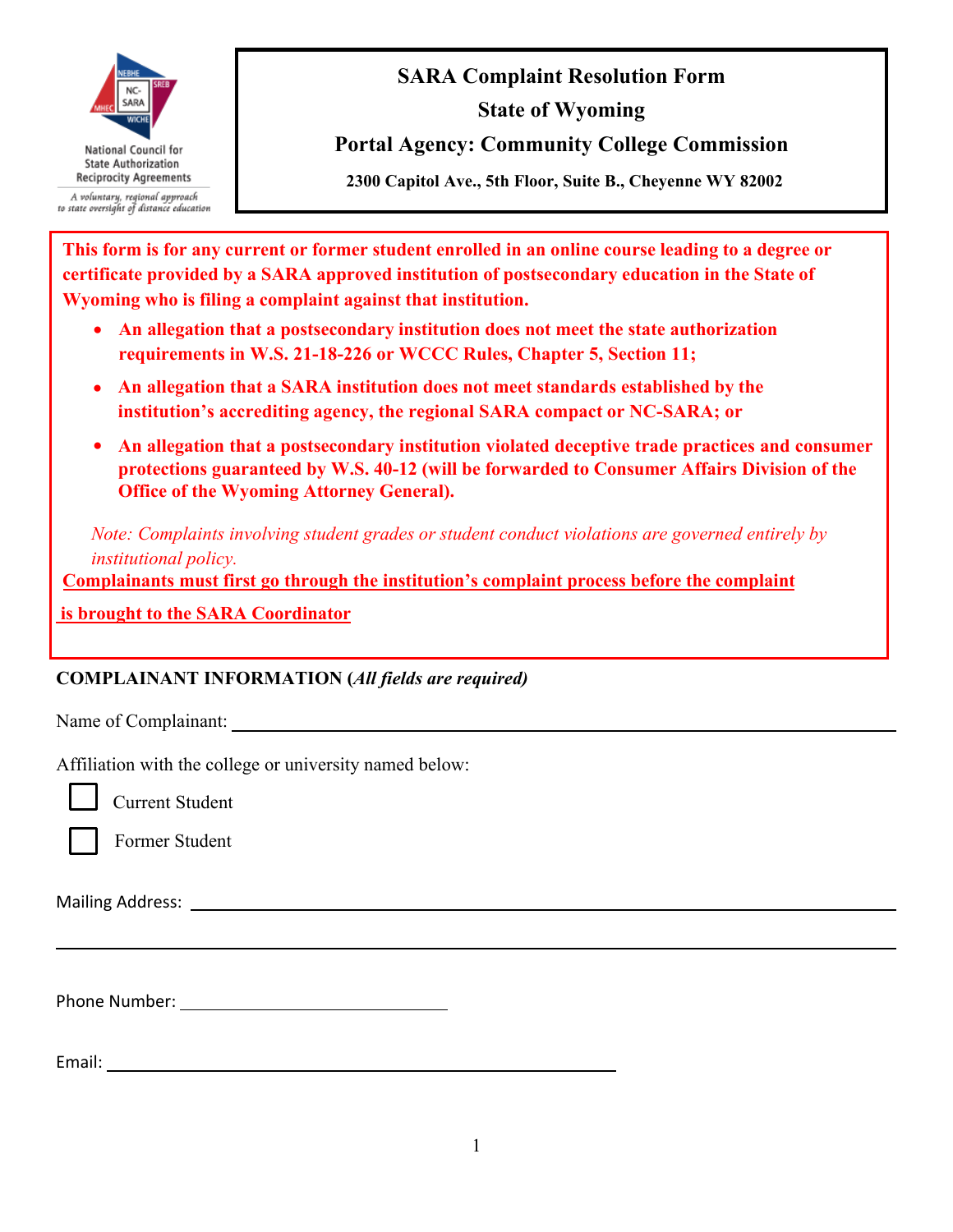# **SCHOOL INFORMATION**

| Location of Institution:                                                       |      |       |          |
|--------------------------------------------------------------------------------|------|-------|----------|
| Address                                                                        | City | State | Zip Code |
|                                                                                |      |       |          |
| Degree or Certificate Program (Example: AS in Accounting) of affected Student: |      |       |          |
|                                                                                |      |       |          |
|                                                                                |      |       |          |
| Dates of Attendance at Institution                                             |      |       |          |
|                                                                                |      |       |          |
|                                                                                |      |       |          |
|                                                                                |      |       |          |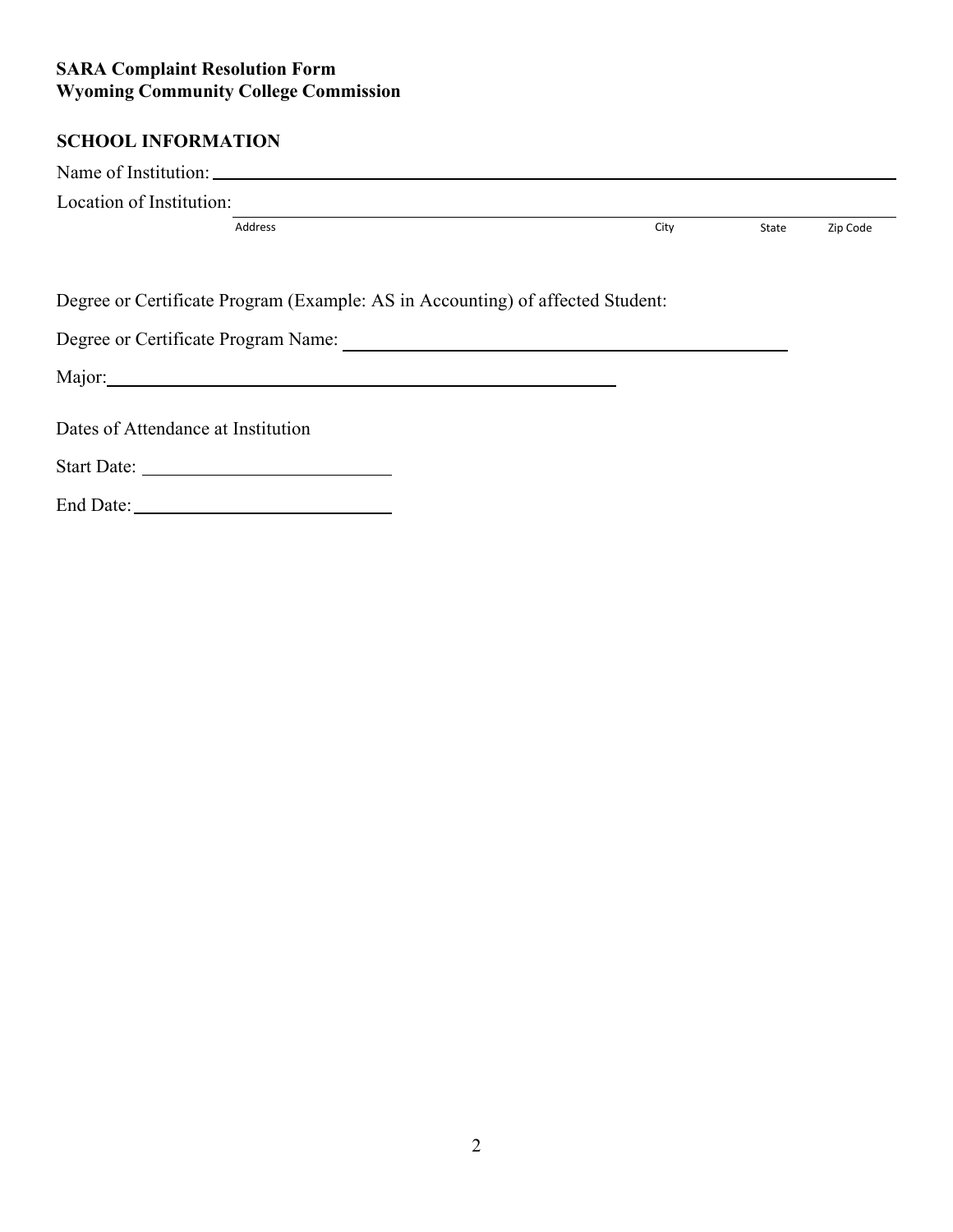### **COMPLAINT INFORMATION**

Have you gone through the institution's formal complaint process?



**Section A:** If you answered "Yes," please explain in a detailed complaint description how you exhausted the complaint process. Please attach all documentation related to the filing of your complaint and the subsequent responses showing that you have exhausted your appeals at the institutional level.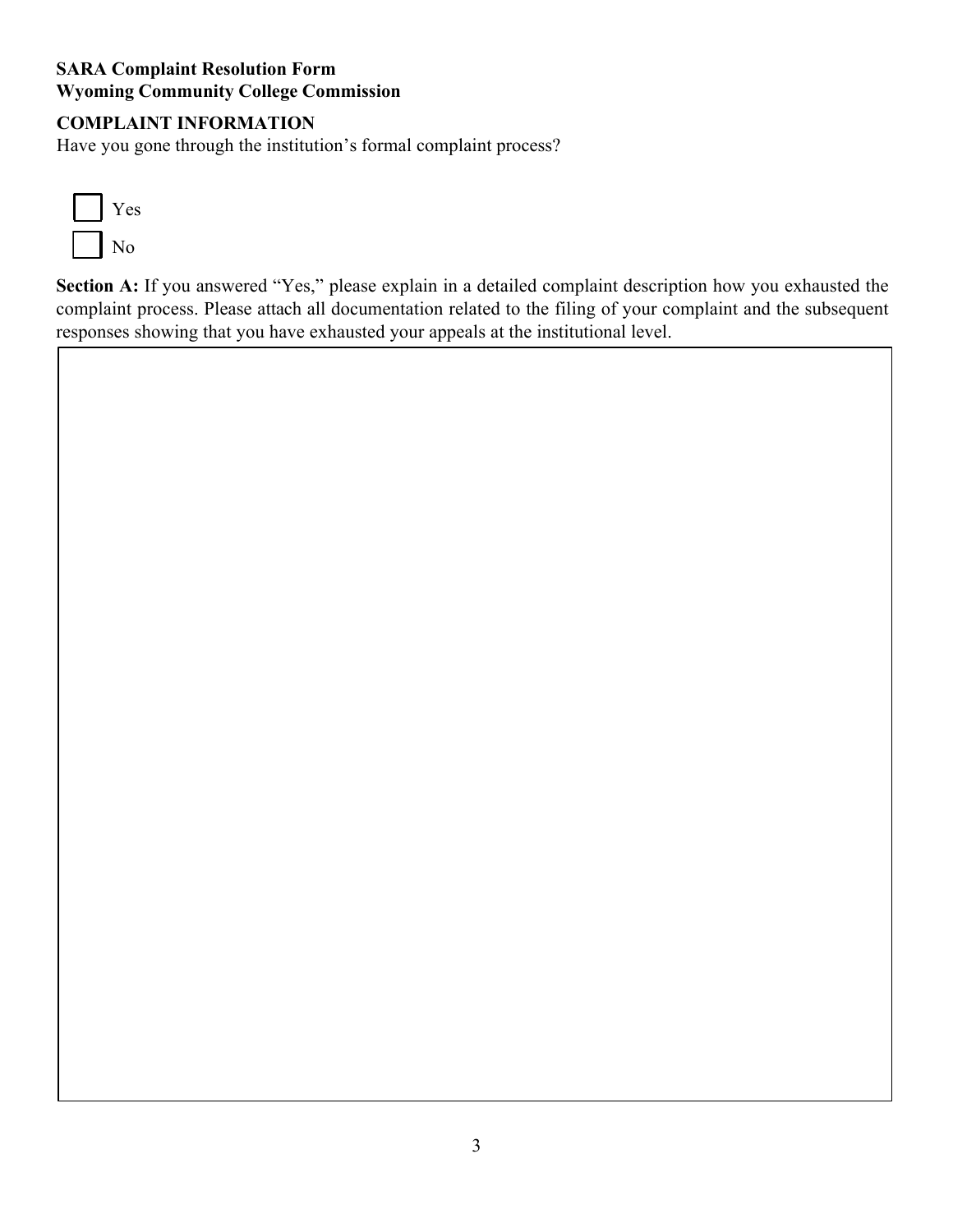**Section B:** If you answered "No," please explain below why you were unable to complete the complaint processes. Note that WCCC will only address complaints after a student has exhausted his/her appeals at the institutional level. Please attach documentation as necessary.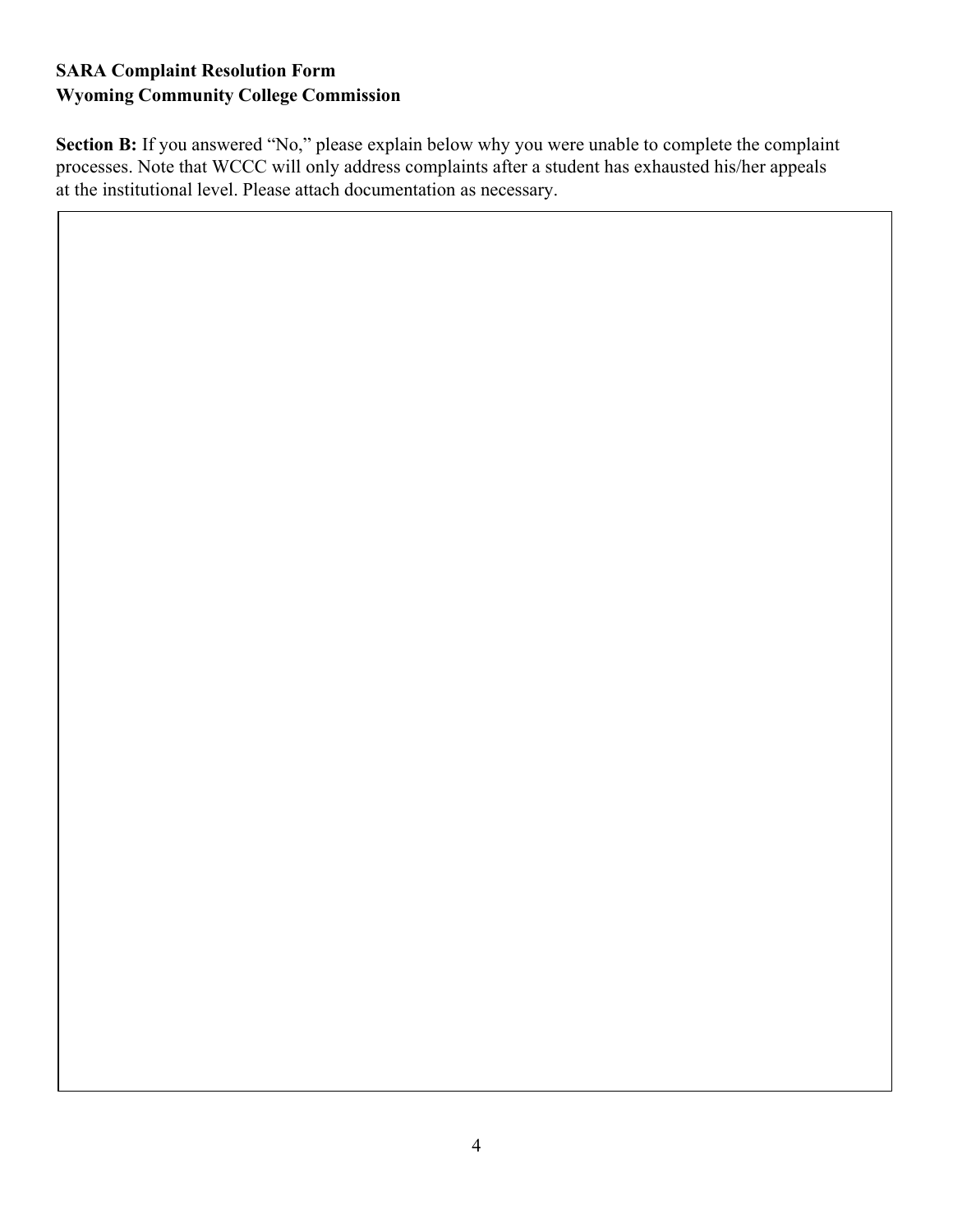**Section C:** Please describe your complaint in detail, including the names of any college or university faculty or staff you spoke to about the complaint. Please attach existing documentation that may substantiate the complaint, which may include: institutional documents, catalogs, transcripts, contracts, brochures, course syllabi, email or other correspondence regarding the complaint between the complainant and the institution.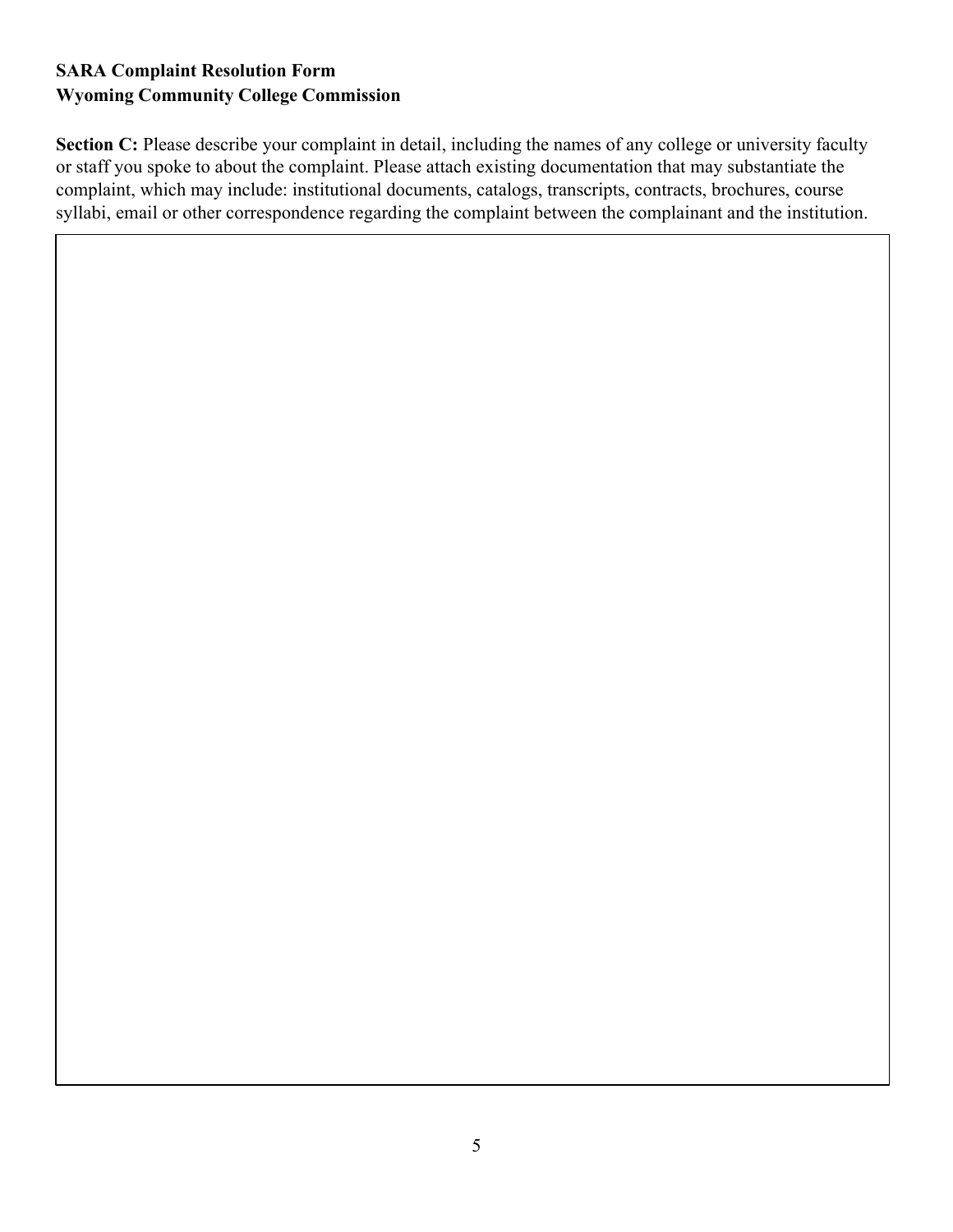**Section D:** Please give the titles and contact information for the individuals (if any) you mentioned in Section C.